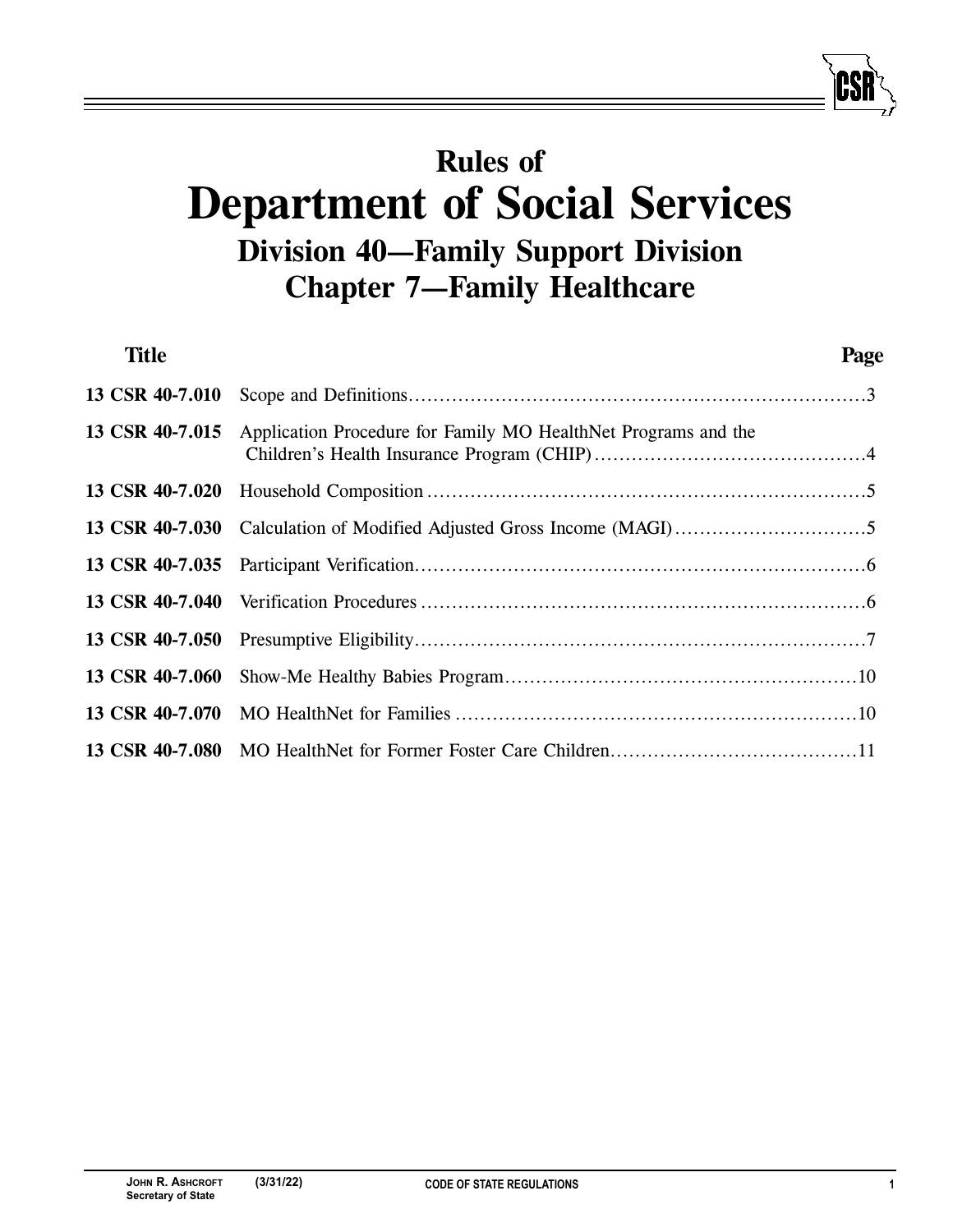

## **13 CSR 40-7.010 Scope and Definitions**

*PURPOSE: The purpose of this rule is to define terms that are used in determining eligibility for Family MO HealthNet programs and the Children's Health Insurance Program*  (CHIP).

#### (1) Definitions.

(A) "Applicant" is a participant as listed in 13 CSR 40-7.015 who completes and submits an application for a Family MO HealthNet Program or CHIP program, whether for themselves or on behalf of someone else.

(B) "Authorized Representative" means an individual as defined in 13 CSR 40-  $2.015(2)(B)$ .

(C) "Child" or "Children" means a person or persons who are under nineteen (19) years of age.

(D) "Children's Health Insurance Program" or "CHIP" means the health assistance provided to uninsured, low income children under Title XXI of the Social Security Act and established in sections 208.631 through 208.658, RSMo.

(E) "Deductions" means an allowable amount that is deducted from earned income and claimed on the participant's federal income taxes.

(F) "Division" means the Family Support Division, Department of Social Services.

(G) "Earned Income" means—

1. Wages, salaries, tips, commissions, and other taxable employee pay;

2. Union strike benefits; 3. Long-term disability benefits received

prior to minimum retirement age;

4. Net earnings from self-employment if—

A. The participant or household member owns or operates a business or a farm;

B. The participant or household member is a minister or member of a religious order; or

C. The participant or household member meets the definition of a "statutory employee" under section 3121(d) of the *Internal Revenue Code* and has income;

5. Compensation in lieu of wages/bartering.

(H) "Electronic data hub" means any electronic service established by the Secretary of the United States Department of Health and Human Services, through which the division may verify certain information with, or obtain such information from, federal agencies and other data sources.

(I) "Emancipated minor" means a minor

1. Has been declared emancipated by a court of competent jurisdiction; or

2. Meets all of the following criteria:

A. The minor is sixteen (16) or seventeen (17) years of age; and

B. The minor is self-supporting, such that the minor is without the physical or financial support of a parent or legal guardian; and

C. The minor's parent or legal guardian has consented to the minor living independent of the parents' or guardians' control. Consent may be expressed or implied, such that—

(I) Expressed consent is any verbal or written statement made by the parent(s) or guardian(s) of the minor displaying approval or agreement that the minor may live independently of the parent's or guardian's control;

(II) Implied consent is any action made by the parent or guardian of the minor that indicates the parent or guardian is unwilling or unable to adequately care for the minor. Such actions may include, but are not limited to:

(a) Barring the minor from the home or otherwise indicating that the minor is not welcome to stay;

(b) Refusing to provide any or all financial support for the minor; or

(c) Abusing or neglecting the minor, as defined in section 210.110, RSMo, or committing an act or acts of domestic violence against the minor, as defined in section 455.010, RSMo.

(J) "Family member" means a person who meets the following relationship criteria: father, mother, grandfather, grandmother, brother, sister, stepfather or stepmother (but not step-grandparents), stepbrother, stepsister, uncle, aunt, first cousin, first cousin of a parent, nephew, niece, adoptive father or adoptive mother, grandfather-in-law or grandmother-in-law (meaning the spouse of a second marriage of one (1) of the child's biological grandparents), great-grandfather or great-grandmother (including great-great grandfather or great-great grandmother), brother or sister of half-blood, adoptive brother or adoptive sister, brother-in-law or sister-in-law, uncle or aunt of the half-blood, uncle-in-law or aunt-in-law, great-uncle, or great-aunt (including great-great uncle or great-great aunt). Relatives by adoption not specifically mentioned in this subsection are treated in the same way as blood relatives.

(K) "Family MO HealthNet programs" means MO HealthNet benefits provided to participants under the MO HealthNet for Families (MHF) program, the Adult Expansion Group (AEG) pursuant to Article IV, Section 36(c) of the *Missouri Constitution*, MO HealthNet for Kids (MHK) program,

MO HealthNet for Pregnant Women (MPW) program, and Uninsured Women's Health Services (UWHS) program. Family MO HealthNet programs also include presumptive eligibility for any of the above programs.

(L) "Household" means individuals who make up an eligibility group under 42 CFR 45.603(f) and 13 CSR 40-7.020.

(M) "Non-custodial parent" means the parent who does not have physical custody of the child.

1. If physical custody is questioned, a court order, judgment, decree, or any legally enforceable separation, divorce, or custody agreement establishing which party has physical custody shall control who is the custodial parent.

2. If there is no such order or agreement, or the order or agreement is silent, or in the event of joint custody, the custodial parent is the parent with whom the child expects to spend more than fifty percent (50%) of his or her overnight visits in the year for which eligibility is being determined.

3. In the case of true joint physical custody where the child spends an equal amount of overnight visits with both parents, the noncustodial parent is the parent who does not claim the child as part of their tax household.

(N) "Non-Filer" means an individual who is not expected to file a tax return or be claimed as a tax-dependent.

(O) "Parent" means a natural or biological, adopted, or stepparent.

(P) "Participant" means any individual who has applied for, is receiving, or has been denied Family MO HealthNet benefits or CHIP benefits.

(Q) "Sibling" means a natural or biological, adopted, half, or step sibling.

(R) "Reasonable Compatibility" means the information received by the division, is not in conflict with other information known by the division. Income information is "reasonably compatible" if the sources of information are above or both are at or below the applicable income standard or other relevant income threshold limit, or the difference between the sources of the income information is ten percent (10%) or less and the sources of income are similar.

(S) "Tax Dependent" means an individual for whom another individual claims a deduction for a personal exemption under *Internal Revenue Code*, section 151 for a taxable year*.*

(T) "Taxpayer" means an individual who expects to file a tax return for the taxable year in which an initial determination or renewal of eligibility is being made and who does not expect to be claimed as a tax dependent by another individual.

(U) "Unearned Income" means—

1. Pay received for work while an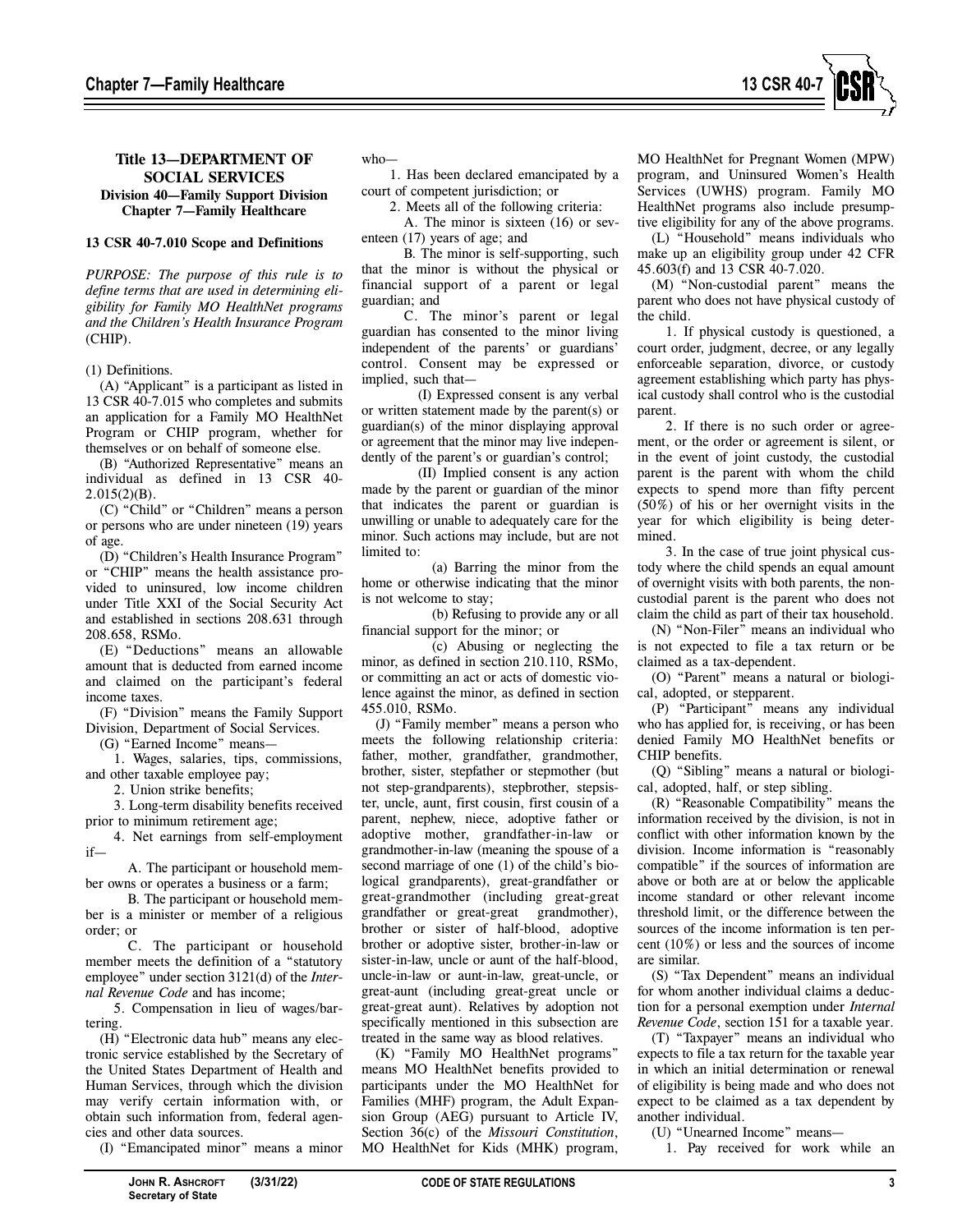

inmate is in a penal institution;

- 2. Interest and dividends;
- 3. Retirement income;
- 4. Social Security;
- 5. Unemployment benefits;
- 6. Alimony; and
- 7. Child support.

*AUTHORITY: sections 207.022 and 660.017, RSMo 2016.\* Original rule filed July 31, 2013, effective Feb. 28, 2014. Amended: Filed Oct. 1, 2018, effective May 30, 2019. Emergency amendment filed Oct. 5, 2021, effective Oct. 20, 2021, expired April 17, 2022. Amended: Filed Oct. 5, 2021, effective April 30, 2022.* 

*\*Original authority: 207.022, RSMo 2014, and 660.017, RSMo 1993, amended 1995.* 

#### **13 CSR 40-7.015 Application Procedure for Family MO HealthNet Programs and the Children's Health Insurance Program (CHIP)**

*PURPOSE: This rule defines the application procedures for Family MO HealthNet programs or the Children's Health Insurance Program (CHIP).* 

(1) General application procedures for programs administered by the Family Support Division are found at 13 CSR 40-2.010. For anything in this section conflicting with the general application procedures, this regulation controls for the application procedures for Family MO HealthNet programs or the Children's Health Insurance Program (CHIP).

(2) An application for Family MO HealthNet programs or the Children's Health Insurance Program (CHIP) may be obtained by contacting one (1) of the following sources:

(A) An insurance exchange, whether federally facilitated, state based, or operated on a partnership basis;

(B) The Family Support Division Contact Center;

(C) A Family Support Division office; or

(D) Accessing the Department of Social Services website www.dss.mo.gov.

(3) An application for Family MO HealthNet program or the Children's Health Insurance Program (CHIP) shall be accepted by mail, telephone, or in person at any Family Support office, or via the department's Internet website found at www.dss.mo.gov. The division shall also accept applications through providers who the division contracts with in order to facilitate eligibility decisions.

(4) The following individuals may apply for

Family MO HealthNet or the Children's Health Insurance Program (CHIP) on behalf of a participant:

(A) The participant, as defined under 13 CSR 40-7.010;

(B) An adult who is in the participant's household. For purposes of this subsection, "household" shall have the same definition as in 42 CFR section 435.603(f)(1);

(C) A member of the participant's family, as defined in 26 U.S.C section 36B(d)(1);

(D) An authorized representative of the participant;

(E) An individual with a valid power of attorney to act on behalf of the participant;

(F) If the participant is an incapacitated

person as defined under 475.010, RSMo— 1. A parent, spouse, and other close

adult relative; 2. An authorized representative; or

3. A guardian or conservator; or

4. A public administrator; or

5. Other person appointed by a court of competent jurisdiction.

(G) If the participant is a minor under age eighteen (18), an application may be submitted by the following:

1. The minor on behalf of him/herself, if any of the following conditions apply:

A. The minor is pregnant;

B. The minor has been lawfully married;

C. The minor is a parent;

D. The minor is a victim of domestic violence, as defined by section 455.010, RSMo, or meets all the criteria in section 431.056, RSMo;

E. Is a victim of trafficking offenses under section 566.203, 566.206, 566.209, 566.210, or 566.211, RSMo; or

F. The minor is emancipated.

2. For other minors not in the custody, care, or control of a parent or guardian, someone acting responsibly for the applicant. This shall include a person age eighteen (18) or over who has the capacity to enter into a contract, has primary custody, care, or control of the minor and who—

A. Is related to the applicant by blood, marriage, or adoption; or

B. Is a person who—

(I) The division reasonably determines has sufficient knowledge of the applicant's circumstances to accurately complete the application; and

(II) Has an obligation to act in the best interests of the applicant as per 13 CSR 40-2.015.

(5) The applicant shall provide and attest to the following information when making an application for Family MO HealthNet benefits or CHIP benefits:

(A) The name of each individual who resides with the participant;

(B) The name of each individual who the participant claims or intends to claim on his or her federal income tax returns;

(C) The name of any person who claims or intends to claim the participant as a dependent on his or her federal tax forms; and

(D) For the participant, and each person listed in subsections  $(5)(A)$ ,  $(5)(B)$ , or  $(5)(C)$ , the applicant shall provide the following information:

1. Relationship to the applicant;

2. Physical Address;

3. Mailing address, if different from physical address;

4. Date of Birth;

5. Gender;

6. Social Security Number, in accordance with section (6) of this rule;

7. Intent to file taxes or be claimed as a tax dependent on someone else's taxes;

8. Whether the participant is pregnant;

9. Any physical, mental, or emotional health condition that causes limitations in activities of daily living;

10. Residence in a medical facility or nursing home;

11. Citizenship or immigration status;

12. Race (optional);

13. Employment status, employer name and address, hours employed, and rate of pay;

14. Any and all sources of income and amounts;

15. Any federal tax deductions entitled for alimony paid or student loan interest;

16. Enrollment in any health care coverage, name of insurer, policy number, and any limitations on the coverage;

17. If he or she or anyone in their family is American Indian or Alaska Native. If any person is, information about tribe affiliation, services, and income received from benefits must be disclosed;

18. Details concerning any health coverage which is available to him or her through a job. This includes coverage that is offered through someone else's job, such as a parent or spouse; and

19. If a participant is a child, the name and address of any parent living outside the home.

(6) Subject to the exceptions recognized in 42 CFR 435.910(h), Social Security numbers are requested of every person for whom coverage is being requested, pursuant to subsections  $(5)(A)$ ,  $(5)(B)$ , or  $(5)(C)$ .

(A) If the person is a participant in MO HealthNet, the person's Social Security number shall be included.

(B) If the person is not a participant in MO

**Secretary of State**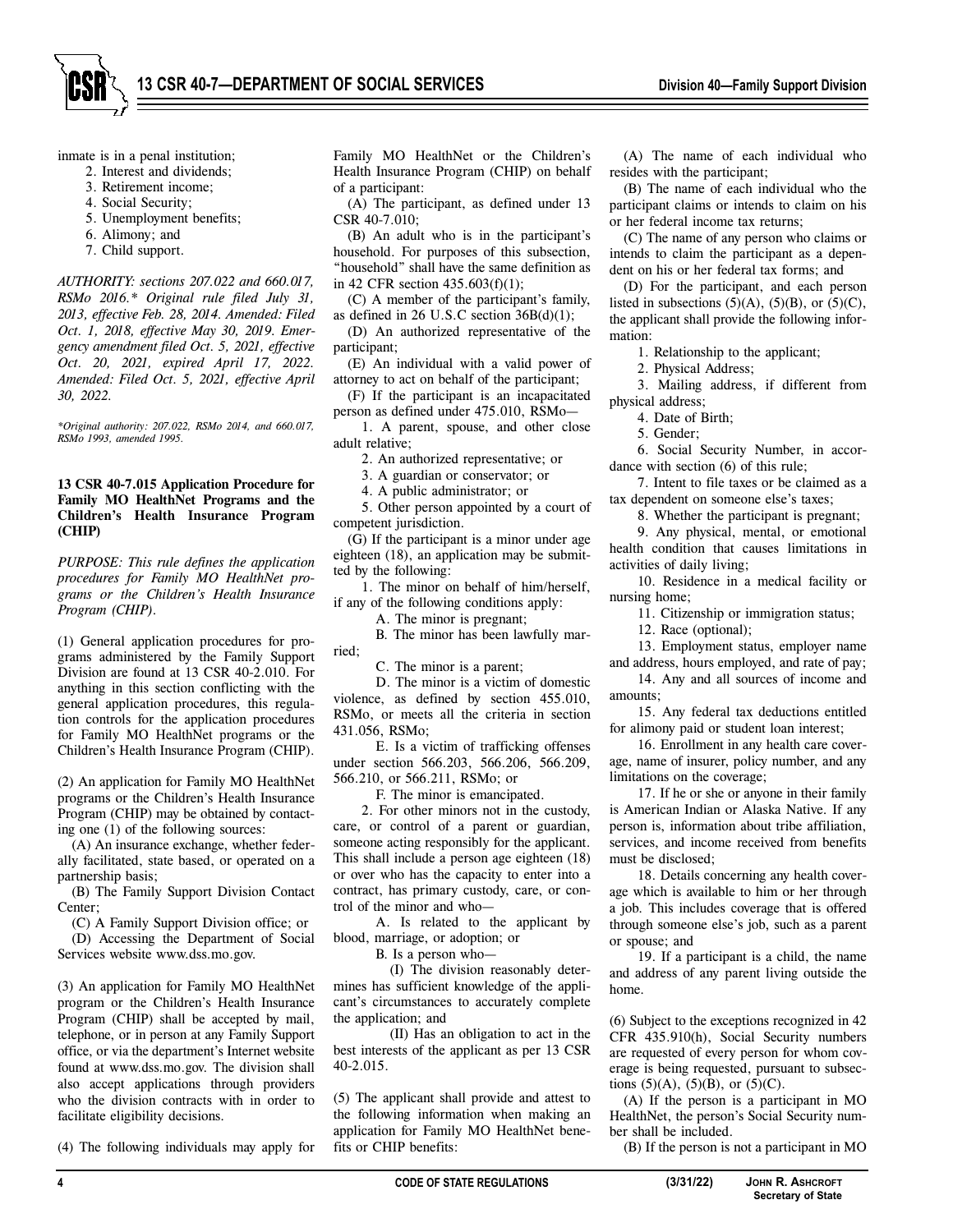

HealthNet, the inclusion of the Social Security number is voluntary.

(C) Social Security numbers are to be used only for the purpose of determining a participant's eligibility for MO HealthNet or for a purpose directly connected to the administration of MO HealthNet.

(7) The applicant shall sign an assignment of rights to the MO HealthNet Division to pursue and recover money owed for medical expenses from any applicable insurance policies, legal settlements or judgments, or other liable or potentially liable third parties.

(8) The applicant shall sign an assignment of rights to pursue and obtain medical support from a parent or spouse who owes such a duty.

(9) The participant and applicant shall disclose all information which may impact eligibility for any MO HealthNet program. The participant and applicant have a continuing obligation to notify the division if any information specified in the application changes within ten (10) days of the change. The continuing duty includes, but is not limited to disclosing any changes in income of the participant or household member, changes in residence or mailing address, and the addition or removal of any individual from the household whose information is or was required to be submitted.

(10) The applications shall be signed under penalty of perjury, attesting to the information provided as true, accurate, and complete.

*AUTHORITY: sections 207.022, 208.991, and 660.017, RSMo 2016.\* Original rule filed July 31, 2013, effective Feb. 28, 2014. Amended: Filed April 18, 2018, effective Nov. 30, 2018.* 

*\*Original authority: 207.022, RSMo 2014; 208.991, RSMo 2013; and 660.017, RSMo 1995.* 

#### **13 CSR 40-7.020 Household Composition**

*PURPOSE: The purpose of this rule is to explain the Household Composition Standard for Family MO HealthNet programs and the Children's Health Insurance Program (CHIP).* 

(1) A household shall include the taxpayer, or in the case of a joint return, taxpayers, and all tax dependents.

(A) In the case of a married couple living together, each spouse shall be included in the household of the other spouse regardless of whether they expect to file jointly or whether one (1) spouse is expected to be declared as

a tax dependent of the other spouse.

(B) In determining the household size of a pregnant woman, the division shall count the pregnant woman plus the number of unborn children she is expecting to deliver. In determining the household size of other individuals who have a pregnant woman in the household the pregnant woman is considered as one (1) person.

(C) If a taxpayer cannot reasonably establish that another individual is a tax dependent for the tax year for which eligibility is sought, the inclusion of such individual in the household shall be determined in accordance with section (3) of this rule.

(D) In the case of a participant taxpayer under age nineteen (19), who resides with his or her parents, the household shall be determined in accordance with section (3) of this rule.

(2) In the case of a participant who expects to be claimed as a tax dependent by another taxpayer for the taxable year in which an initial determination or renewal of eligibility is being made, the participant's household is the household of the taxpayer claiming such individual as a tax dependent with the following exceptions:

(A) Family members and unrelated individuals claimed as a tax dependent by a taxpayer other than a parent or spouse;

(B) Children claimed as a tax dependent by the non-custodial parent; or

(C) Children who expect to be claimed by one (1) parent as a tax dependent and are living with both parents, but whose parents do not expect to file a joint tax return.

(3) For participants who do not expect to file a tax return, who do not intend to be claimed as a tax dependent, or tax dependents that fall into an exception under subsections (2)(A),  $(2)(B)$ , or  $(2)(C)$  of this rule, the household shall consist of—

(A) The participant;

(B) The spouse of the participant if living with the participant;

(C) Children of the participant if living with the participant; and

(D) For participants who are children—

1. The participant's parents who live with the participant;

2. Any siblings, who are also dependent children, who live with the participant.

(4) This rule shall be effective for all eligibility decisions made on January 1, 2014, and any date after.

*AUTHORITY: sections 207.022 and 660.017, RSMo 2016.\* Original rule filed July 31, 2013, effective Feb. 28, 2014. Amended: Filed Aug. 8, 2018, effective March 30, 2019.* 

*\*Original authority: 207.022, RSMo 2014 and 660.017, RSMo 1993, amended 1995.* 

## **13 CSR 40-7.030 Calculation of Modified Adjusted Gross Income (MAGI)**

*PURPOSE: The purpose of this rule is to explain how Modified Adjusted Gross Income (MAGI) is calculated for the Family MO HealthNet programs and the Children's Health Insurance Program (CHIP).* 

(1) Modified Adjusted Gross Income (MAGI) based income means income calculated using the same financial methodologies used to determine modified adjusted gross income as defined in section 36B(d)(2)(B) of the *Internal Revenue Code*, with the exceptions listed below.

(A) Any lump sum gift or income is included as income only in the month in which it is received.

(B) Scholarships and grants which are used for educational purposes, and not for living expenses are excluded from income.

(C) The following Alaskan Native and American Indian benefits and distributions are excluded from income:

1. Distributions from Alaska Native Corporations and Settlement Trusts;

2. Distributions from any property held in trust, subject to federal restrictions, located within the most recent boundaries of a prior federal reservation, or otherwise under the supervision of the Secretary of the Interior;

3. Distributions and payments from rents, leases, rights of way, royalties, usage rights, or natural resources extraction and harvest from—

A. Rights of ownership or possession in any lands described in paragraph  $(1)(C)2$ . of this rule; or

B. Federally protected rights regarding off-reservation hunting, fishing, gathering, or usage of natural resources;

4. Distributions resulting from real property ownership interests related to natural resources and improvements:

A. Located on or near a reservation or within the most recent boundaries of a prior federal reservation; or

B. Resulting from the exercise of federally-protected rights relating to such real property ownership interests;

5. Payments resulting from ownership interests in or usage rights to items that have unique religious, spiritual, traditional, or cultural significance or rights that support subsistence or a traditional lifestyle according to applicable Tribal Law or custom; and

6. Student financial assistance provided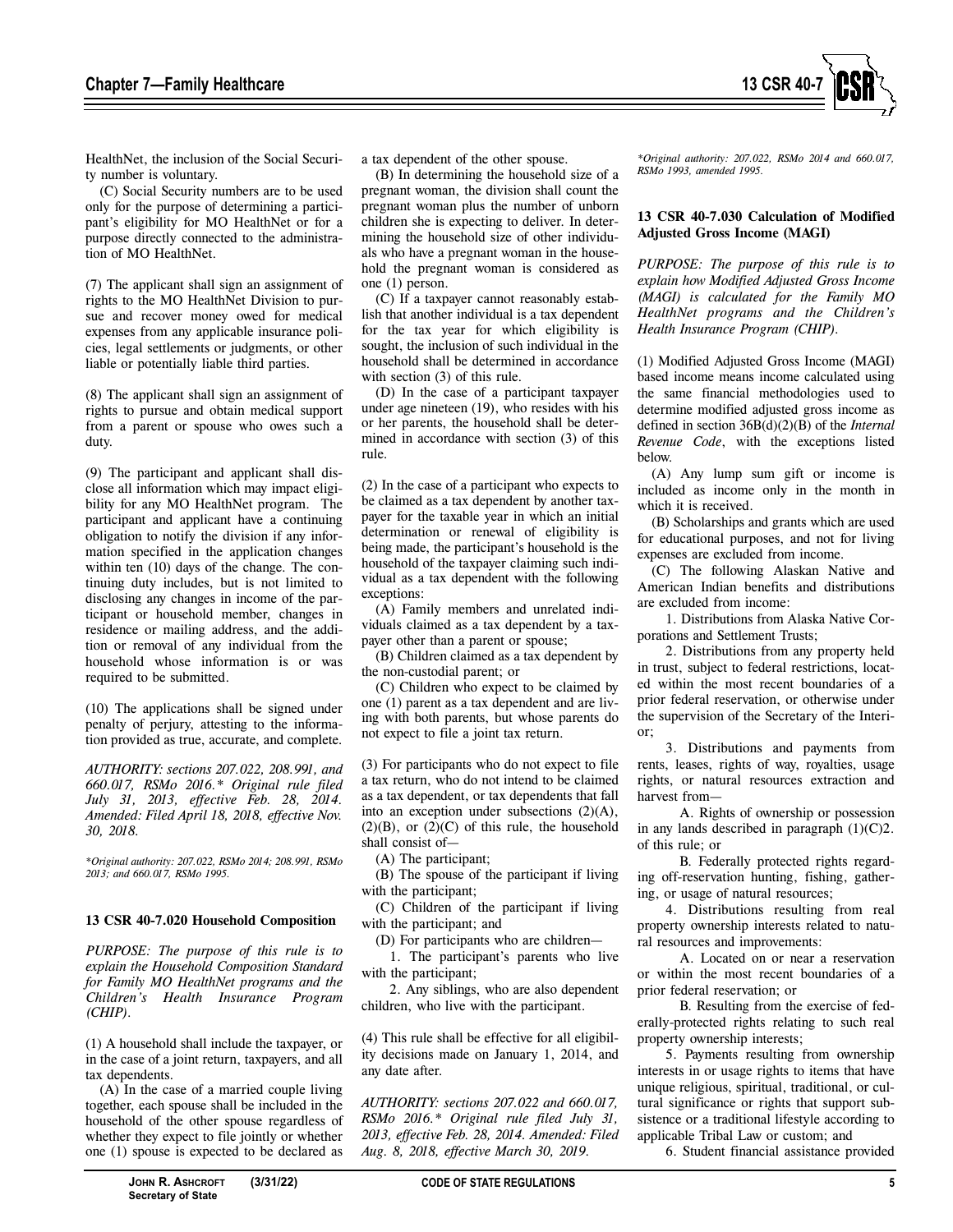

under the Bureau of Indian Affairs education programs.

(2) Eligibility determinations for participants for Family MO HealthNet programs and CHIP shall be based on a household's current monthly income and household size. A household's income is the sum of the Modified Adjusted Gross Income (MAGI) based income as defined above of every individual included in the participant's household.

(A) The division shall take into consideration reasonable anticipated changes in income that exist at initial determination such as seasonal or time based employment sources and periods, or the known ending period of employment or an income source.

(B) Income of a child shall not be included in the household if the child is not required to file a tax return under the *Internal Revenue Code*, section 6012(a)(1) for the taxable year in which eligibility is being determined, regardless if the child expects to or actually filed a tax return.

(3) This rule shall be effective for all eligibility decisions made on January 1, 2014, or any date after.

*AUTHORITY: section 207.020, RSMo 2000, and section 208.991, RSMo Supp. 2013.\* Original rule filed July 31, 2013, effective Feb. 28, 2014.* 

*\*Original authority: 207.020, RSMo 1945, amended 1961, 1965, 1977, 1981, 1982, 1986, 1993 and 208.991, RSMo 2013.* 

#### **13 CSR 40-7.035 Participant Verification**

*PURPOSE: This rule outlines how the Department of Social Services will verify participant information in order to administer the Family MO HealthNet programs and Children's Health Insurance Program (CHIP).* 

(1) Scope: This regulation specifies how the Department of Social Services shall verify participant information in order to administer the Family MO HealthNet programs and CHIP to prevent fraud and insure the integrity of the Family MO HealthNet programs and CHIP.

(2) The "Federally Facilitated Marketplace" is created under section  $1321(c)(1)$  of the Patient Protection and Affordable Care Act of 2010 (Public Law No. 111-148) as amended by the Health Care and Education Reconciliation Act of 2010 (Public Law No. 111-152).

(3) The Department of Social Services shall access the electronic data hub, as defined in 13 CSR 40-7.010, to verify information provided by the participant as part of the application process for Family MO HealthNet programs and CHIP. The department shall only verify the following:

(A) Citizenship;

(B) Immigration status;

(C) Income using Internal Revenue Service information;

(D) Income from Title II benefits information from the Social Security Administration;

(E) The number of work quarters from Social Security Administration;

(F) Employment information; and

(G) Confirm current enrollment in a MO HealthNet program.

(4) The Department of Social Services shall also use the electronic data hub to send information on participants who are not eligible for Family MO HealthNet programs and CHIP to the Federal Facilitated Marketplace to verify if the participants qualify for advance payment of premium tax credit; cost-sharing reductions or qualified health plans. The Federally Facilitated Marketplace will use the electronic data hub to send information to the Department of Social Services to verify if participants qualify for Family MO HealthNet programs or CHIP or to verify if a participant is already enrolled in Family MO HealthNet programs or CHIP.

(5) The Department of Social Services will not use, duplicate, or disclose any information used or obtained under this rule to any individual, organization, state or federal agency for any purpose not related to the public assistance benefits administered in whole or in part by the Department of Social Services as that phrase is defined in section 205.967.1(1), RSMo. All applicable state and federal laws and regulations governing the confidentiality of public assistance programs, health information, and taxpayer information shall govern the use or disclosure of information shared with or obtained from the electronic data hub.

(6) All information used or obtained under this rule, unless otherwise prohibited by this rule, shall be destroyed in accordance with section 208.125, RSMo, unless otherwise required by law.

*AUTHORITY: section 208.990, RSMo Supp. 2013.\* Original rule filed April 8, 2014, effective Oct. 30, 2014.* 

*\*Original authority: 208.990, RSMo 2013.*

#### **13 CSR 40-7.040 Verification Procedures**

*PURPOSE: The purpose of this rule is to* 

*explain what Verification Procedures the Family Support Division will use when determining eligibility for Family MO HealthNet programs and the Children's Health Insurance Program* (CHIP).

(1) The division shall verify all eligibility factors, through available means, including information obtained through the electronic data hub, a participant's statements, or other information the division has obtained. Verification shall occur upon application and recertification, and at any other time necessary to verify continued eligibility.

(A) The division shall verify eligibility information of a participant through the electronic data hub.

(B) If the information obtained through the electronic data hub is reasonably compatible with information provided by or on behalf of the participant, the division shall use the participant's information as verification for eligibility.

(C) If reasonably compatible standards are not met, secondary verification is required. Secondary verification may include the following:

1. Other electronic data sources available;

2. Other information, including paper documentation; or

3. A written statement which reasonably explains the discrepancy.

(2) If verification cannot be obtained by the division through the electronic data hub, or if the information is not reasonably compatible with other information provided, the division shall ask for any additional information from or on behalf of the participant needed in order to verify the information.

(A) The participant shall provide the required verification within ten (10) days from the date that the division requests the information in writing.

(B) A participant may request additional time to provide the information. The additional time shall be granted if the participant is making a reasonable effort to obtain the information.

(C) If a participant fails to provide the requested verification within ten (10) days from the date of the written request or fails to obtain additional time to provide the information, the division shall issue an adverse action notice to the participant notifying them that their coverage is denied or their coverage shall terminate ten (10) days from the date of the adverse action notice.

(D) The participant shall be given the right to request a hearing on the issue pursuant to section 208.080, RSMo. Failure on the part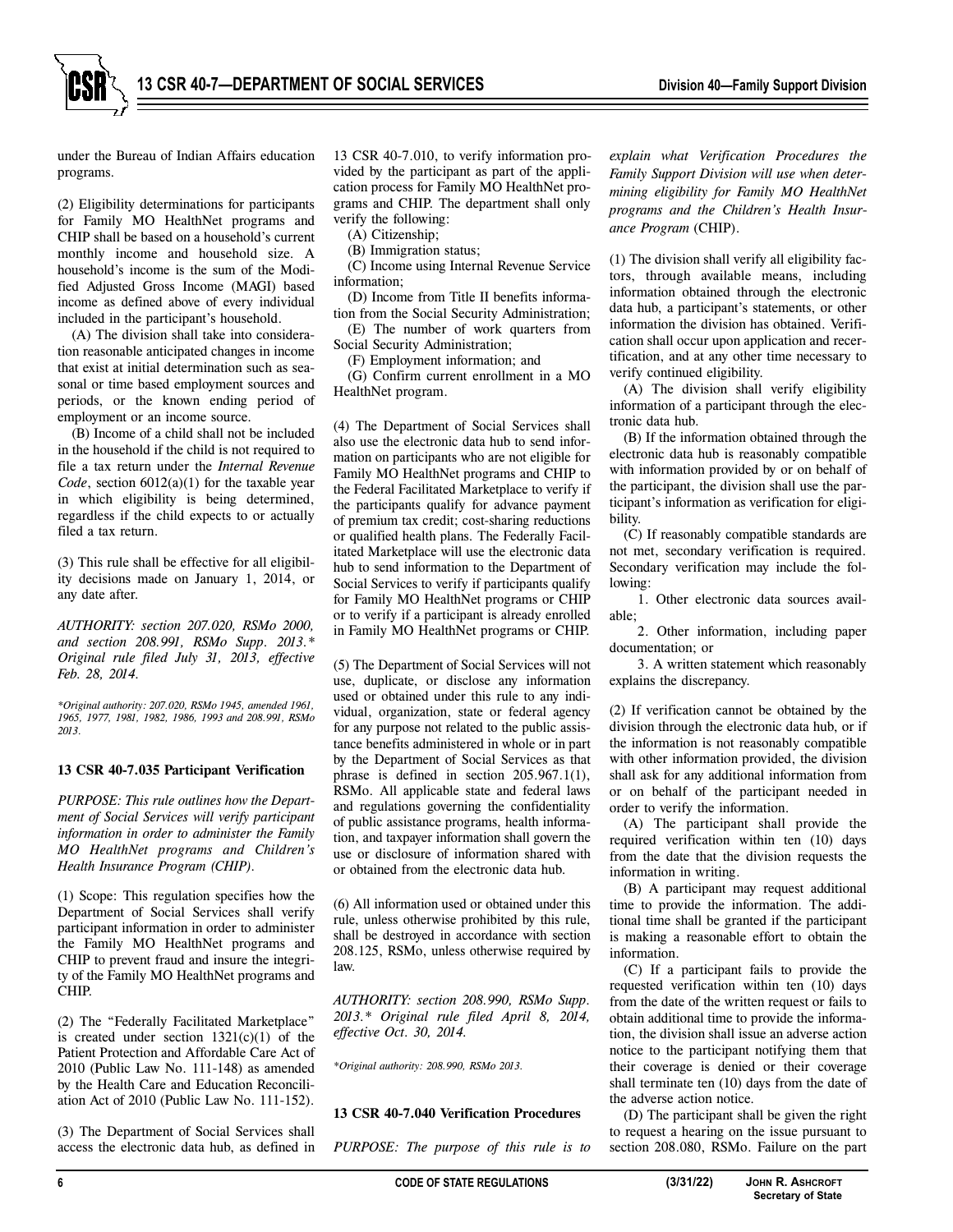

of the participant to request a hearing shall result in termination of coverage upon expiration of the adverse action notice.

(3) This rule shall be effective for all eligibility decisions made on January 1, 2014, and any date after.

*AUTHORITY: section 207.020, RSMo 2000, and section 208.991, RSMo Supp. 2013.\* Original rule filed July 31, 2013, effective Feb. 28, 2014.* 

*\*Original authority: 207.020, RSMo 1945, amended 1961, 1965, 1977, 1981, 1982, 1986, 1993 and 208.991, RSMo 2013.* 

#### **13 CSR 40-7.050 Presumptive Eligibility**

*PURPOSE: The purpose of this rule is to establish the conditions under which MO HealthNet eligibility will be temporarily available to certain categories of participants based on preliminary determinations by certain categories of providers.*

*PUBLISHER'S NOTE: The secretary of state has determined that the publication of the entire text of the material which is incorporated by reference as a portion of this rule would be unduly cumbersome or expensive. This material as incorporated by reference in this rule shall be maintained by the agency at its headquarters and shall be made available to the public for inspection and copying at no more than the actual cost of reproduction. This note applies only to the reference material. The entire text of the rule is printed here.* 

(1) The department shall provide MO Health-Net benefits to individuals during a period of presumptive eligibility for individuals who have been determined eligible for MO Health-Net benefits on the basis of preliminary information by a presumptive eligibility qualified entity in accordance with this rule, and pursuant to sections 435.1100, 435.1101, 435.1102, 435.1103, and 435.1110 of Title 42, *Code of Federal Regulations*, which is incorporated by reference and made part of this rule as published by the Office of the Federal Register, 800 North Capitol St. NW, Suite 700, Washington, D.C. 20408, and available at its website (https://www.ecfr.gov/current/title-42/chapter-IV/subchapter-C/part-435?toc=1), October 20, 2021. This rule does not incorporate any subsequent amendments or additions.

(2) For the purposes of this rule—

(A) "Presumptive eligibility" means temporary MO HealthNet benefits for children under the age of nineteen (19) (pursuant to 42 U.S.C. sections 1396a(47) and 1396r-1a and 42 CFR sections 435.1102 and 435.1110), parents and other caretaker relatives (pursuant to 42 CFR sections 435.1103 and 435.1110), former foster care children (pursuant to 42 CFR sections 435.1103 and 435.1110), pregnant women (pursuant to 42 U.S.C. sections 1396a(47) and 1396r-1 and 42 CFR sections 435.1103 and 435.1110), individuals with breast cancer or cervical cancer (pursuant to 42 U.S.C. sections 1396a(47) and 1396r-1b and 42 CFR sections 435.1103 and 435.1110), and adults between ages nineteen (19) and sixty-four (64) (pursuant to 42 CFR 435.1110), allowing them to receive MO HealthNet benefits before they have applied for MO HealthNet benefits through the division;

(B) "Qualifying hospital" has the same meaning as in 42 CFR 435.1110(b);

(C) "Federally qualified health center" has the same meaning as in 42 U.S.C. section 1396(l)(2)(B);

(D) "Rural health clinic" has the same meaning as in 42 U.S.C. section 1395x(aa)(2);

(E) "Presumptive eligibility qualified entity" means a MO HealthNet provider organization responsible for screening individuals/families regarding presumptive eligibility for MO HealthNet benefits.

1. For presumptive eligibility determinations for children under the age of nineteen (19), "presumptive eligibility qualified entity" means a federally qualified health center, rural health clinic, or qualifying hospital that meets the requirements for a "qualified entity" in 42 U.S.C. section 1396r–1a(b)(3)(A).

2. For presumptive eligibility determinations for pregnant women, "presumptive eligibility qualified entity" means a county health department, federally qualified health center, rural health clinic, or qualifying hospital that meets the requirements for a "qualified provider" in 42 U.S.C. section 1396r–  $1(b)(2)$ .

3. For presumptive eligibility determinations for parents and caretaker relatives, "presumptive eligibility qualified entity" means a qualifying hospital as provided in section 42 CFR 435.1110.

4. For presumptive eligibility determinations for breast and cervical cancer treatment, "presumptive eligibility qualified entity" means a Show-Me Healthy Women provider which has a participation agreement with the Missouri Department of Health and Senior Services that meets the requirements for a "qualified entity" in 42 U.S.C. section 1396r–1b(b)(2).

5. For presumptive eligibility determinations for former foster care children, "presumptive eligibility qualified entity" means a qualifying hospital.

6. For presumptive eligibility determinations for adults between ages nineteen (19) and sixty-four (64), "presumptive eligibility qualified entity" means a qualifying hospital.

(3) In order to be eligible to be a presumptive eligibility qualified entity, a MO HealthNet provider must first—

(A) Apply to be a presumptive eligibility qualified entity in a manner prescribed by the division which shall include the following information:

1. The name and mailing address of the MO HealthNet provider applying to be a presumptive eligibility qualified entity;

2. The state in which the provider is licensed, registered, or incorporated;

3. The national provider identifier (NPI) number of the provider;

4. The MO HealthNet programs for which the provider intends to be a presumptive eligibility qualified entity; and

5. The name, mailing address, telephone number, and email address of the individual who will serve as principal contact between the qualified entity and the division with respect to presumptive eligibility determinations;

(B) Be approved as a presumptive eligibility qualified entity by the division;

(C) Through representatives, attend and successfully complete all training required by the division for presumptive eligibility qualified entities;

(D) Comply with section 208.155, RSMo and shall execute agreements, as required by the division, relating to security, confidentiality, and computer access; and

(E) Post an informational poster regarding the availability of MO HealthNet benefits in its facility reception area or in some other appropriate area of the facility if requested to do so by the division.

(4) A presumptive eligibility qualified entity shall make presumptive eligibility determinations subject to the requirements listed below:

(A) Designated staff or other representatives of the presumptive eligibility qualified entity will offer interested individuals/families the opportunity to apply for and receive benefits based on a presumptive eligibility determination;

(B) Designated staff or other representatives of the presumptive eligibility qualified entity will determine presumptive eligibility for the program;

(C) The presumptive eligibility qualified entity shall provide applicable MO HealthNet application forms to individuals, parents, and caretakers pursuant to 13 CSR 40-7.015 and assist such persons in completing and filing such forms, or shall assist individuals, parents, and caretakers to apply at mydss.mo.gov;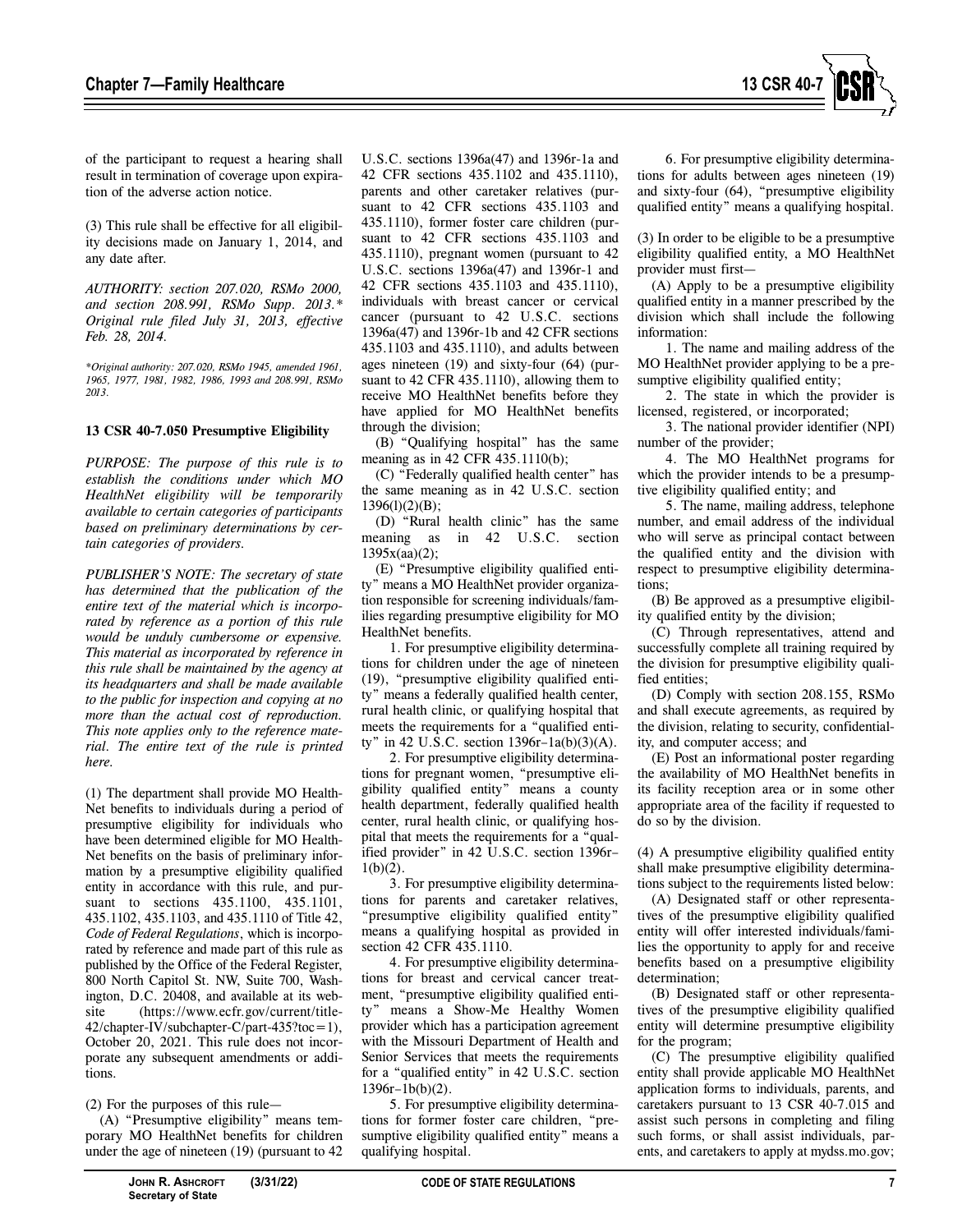

(D) The presumptive eligibility qualified entity shall notify the individual, parent, or caretaker of the presumptive eligibility determination in writing at the time the determination is made on a form provided or approved by the division;

(E) The presumptive eligibility qualified entity shall notify the division that the participant is presumptively eligible within five (5) working days after the date of a presumptive eligibility determination;

(F) Where a determination of presumptive eligibility is made, the presumptive eligibility qualified entity shall notify the individual, parent, or caretaker in writing on a form provided or approved by the division, that—

1. If a MO HealthNet application is not filed by the last day of the month following the month in which the presumptive eligibility determination is made, the period of presumptive eligibility will end on that last day; and

2. If a MO HealthNet application is filed by the last day of the month following the month in which the presumptive eligibility determination is made, the period of presumptive eligibility will end on the day a decision is made on the MO HealthNet application;

(G) Where a determination is made that the individual is not presumptively eligible, the presumptive eligibility qualified entity shall notify the individual, parent, or caretaker in writing on a form provided or approved by the division, at the time the determination is made, of the reason for the determination and that the individual, parent, or caretaker may file an application for MO HealthNet benefits pursuant to 13 CSR 40-7.015;

(H) In making a presumptive eligibility determination, the presumptive eligibility qualified entity shall apply preliminary eligibility criteria established by applicable law and regulation, using forms provided by the division, and shall approve an application for presumptive eligibility only if the following requirements are met:

1. For children under the age of nineteen  $(19)$ 

A. The child must meet the same requirements for income and United States and Missouri residency required for regular Medicaid coverage for children under nineteen (19); and

B. There can be no more than one (1) presumptive eligibility period within a twelve- (12-) month period starting with the effective date of the initial presumptive eligibility period;

2. For parents and caretaker relatives—

A. Individuals must be parents or other caretaker relatives (as defined in 42 CFR 435.4), including pregnant women, of a dependent child (as defined in 42 CFR 435.4)

under age eighteen (18);

B. The individual must meet the same requirements for income and United States and Missouri residency required for regular Medicaid coverage for parents; and

C. There can be no more than one (1) presumptive eligibility period within a twelve- (12-) month period starting with the effective date of the initial presumptive eligibility period;

3. For pregnant women—

A. The individual must be pregnant; B. The woman must meet the same requirements for income and United States and Missouri residency required for regular Medicaid coverage for pregnant women or for coverage under the Show-Me Healthy Baby program; and

C. The individual must not have already received benefits under a MO Health-Net presumptive eligibility program during the current pregnancy;

4. For breast and cervical cancer treatment—

A. The individual must be diagnosed with breast or cervical cancer by a Show-Me Healthy Women provider unless the participant is diagnosed by a MO HealthNet provider while currently receiving MO HealthNet benefits;

B. The woman must meet the same requirements for income and United States and Missouri residency required for regular coverage under the Breast and Cervical Cancer Coverage program; and

C. There can be no more than one (1) presumptive eligibility period within a twelve- (12-) month period starting with the effective date of the initial presumptive eligibility period;

5. For former foster care children—

A. The individual must be in foster care under the responsibility of the state of Missouri as of their eighteenth birthday or within thirty (30) days prior to their eighteenth birthday;

B. The individual must be under the age of twenty-six (26) years old;

C. The individual must not be eligible for another MO HealthNet benefits group;

D. The individual must have been covered by MO HealthNet while they were in foster care;

E. The individual must be a Missouri resident; and

F. There can be no more than one (1) presumptive eligibility period within a twelve- (12-) month period starting with the effective date of the initial presumptive eligibility period; and

6. For adults between ages nineteen (19) and sixty-four (64)—

A. The adult must meet the requirements for income and United States and Mis-

souri residency required for regular Medicaid coverage for adults between ages nineteen (19) and sixty-four (64) pursuant to 42 CFR 435.1103 and 435.1110; and

B. There can be no more than one (1) presumptive eligibility period within a twelve- (12-) month period starting with the effective date of the initial presumptive eligibility period;

(I) The presumptive eligibility qualified entity shall verify with the division that prospective participants are not currently covered by MO HealthNet or have not already had a period of presumptive eligibility during the past twelve (12) months or, if applicable, during the current pregnancy;

(J) The presumptive eligibility qualified entity shall adhere to the following application processing procedures established by the division:

1. The presumptive eligibility qualified entity shall date stamp the presumptive eligibility applications and MO HealthNet applications on the same day received if paper applications are used;

2. In connection with presumptive eligibility determinations, the division will provide to presumptive eligibility qualified entity only the applicant's or participant's Departmental Client Numbers (DCN), dates of MO HealthNet coverage, correct spelling of names, correct type of assistance, and level of care. All other requests for applicant or participant information from the presumptive eligibility qualified entity to the division shall be accompanied by an appropriate authorization for release of information; and

3. To the extent it receives a completed MO HealthNet application, the presumptive eligibility qualified entity shall transmit MO HealthNet applications to the division for final processing so they are received by the division within five (5) business days of the applicant's or participant's signature;

(K) The presumptive eligibility qualified entity shall maintain written or electronic records of all presumptive eligibility applications and determinations along with any related supporting documentation for a period of five (5) years from the date of the determination or application unless litigation or an audit by the department, State Auditor's Office, or the Center for Medicare and Medicaid Services relating to the records has been started prior to the sixth year, then records must be maintained until the litigation or audit is resolved. These records shall be made available to the department, at its request, for the purposes of determining whether the presumptive eligibility qualified entity is in compliance with this rule;

(L) The presumptive eligibility qualified entity's staff that are, or will be, involved in

**Secretary of State**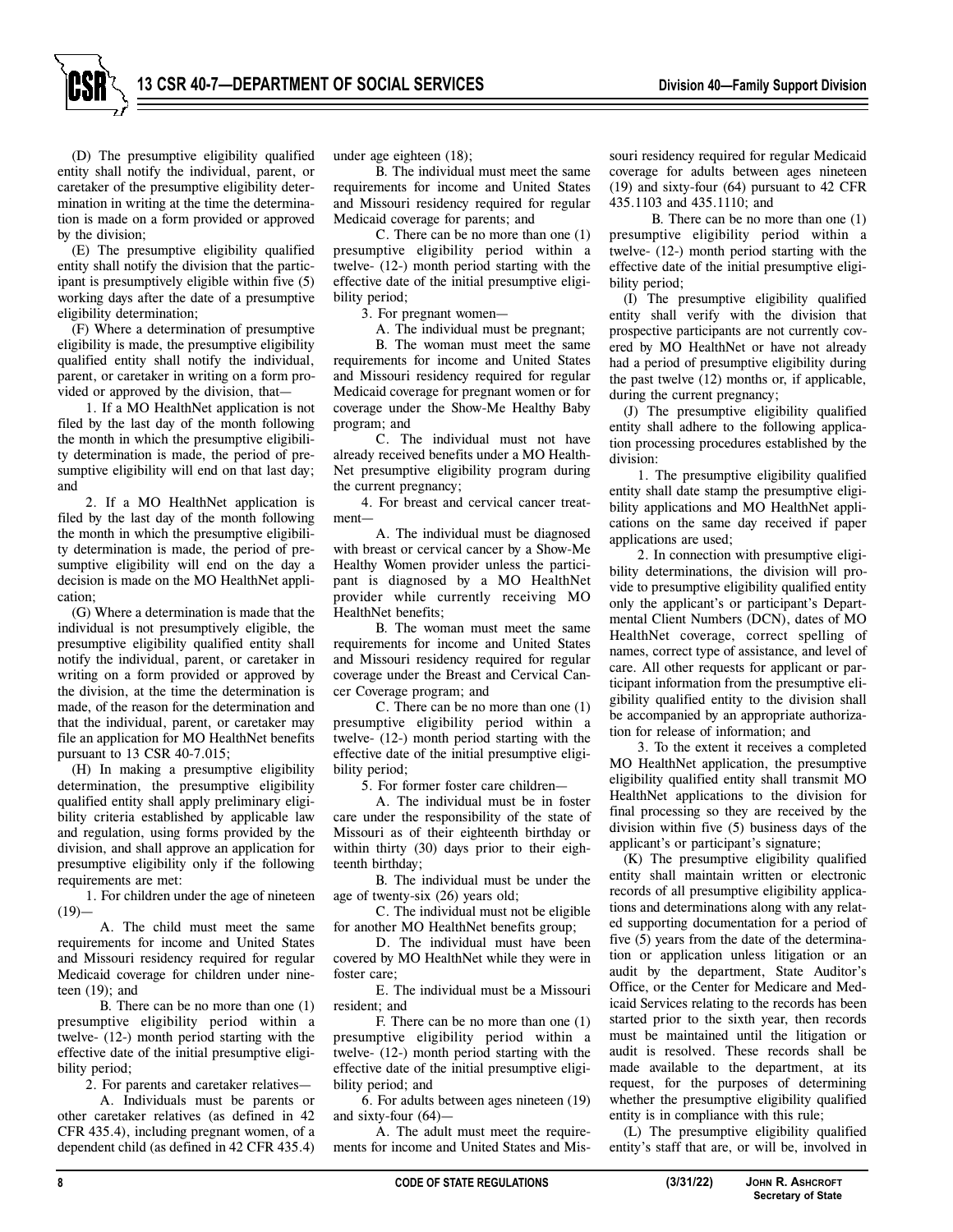

making presumptive eligibility determinations shall attend or otherwise receive and satisfactorily complete training from the division in the manner prescribed by the division;

(M) The presumptive eligibility qualified entity shall keep up-to-date the identity and contact information of the person who will be the primary contact between the division and the presumptive eligibility qualified entity under paragraph (3)(A)5. of this rule;

(N) The presumptive eligibility qualified entity shall not delegate or subcontract the authority to determine presumptive eligibility to another entity. However, they may implement their presumptive eligibility program with the support of third party contractors.

(5) MO HealthNet benefits begin on the date the presumptive eligibility qualified entity determines that the individual is presumptively eligible. The presumptive eligibility period shall end on the date a decision is made on the individual's MO HealthNet application or, in the event no regular application is filed, on the last day of the month following the month in which the presumptive eligibility determination was made.

(6) After a determination of presumptive eligibility is made, MO HealthNet providers shall provide applicable services during the period the presumptive eligibility determination remains in effect.

(7) In order to remain a presumptive eligibility qualified entity, a presumptive eligibility qualified entity must meet the following performance standards with respect to its presumptive eligibility determinations:

(A) The presumptive eligibility qualified entity must make, and be capable of making, presumptive eligibility determinations in accordance with this rule, including compliance with quality assurance and on-site monitoring efforts by the division;

(B) The division must receive a regular MO HealthNet application for the appropriate program before the end of the presumptive eligibility period with respect to ninety percent (90%) of the participants determined to be presumptively eligible by the presumptive eligibility qualified entity in the aggregate, for each calendar year, and for any shorter review period designated by the division. This standard shall be effective twelve (12) months from the date that the division first approves the qualified entity's application to determine presumptive eligibility;

(C) Ninety-five percent (95%) or more of the applications actually received by the division from participants determined to be presumptively eligible by the presumptive eligibility qualified entity must be approved as

eligible for MO HealthNet benefits by the division in the aggregate, for each calendar year, and for any shorter review period designated by the division. This standard shall be effective twelve (12) months from the date that the division first approves the qualified entity's application to determine presumptive eligibility. However, applications denied because the applicant failed to meet eligibility criteria that are not listed in subsection (4)(H) of this rule will not count against the presumptive eligibility qualified entity for the purposes of this performance standard;

(D) The presumptive eligibility qualified entity is required by subsection (4)(I) of this rule to check whether the applicant already has current MO HealthNet coverage. The presumptive eligibility qualified entity shall make this determination of prior coverage accurately with respect to ninety percent (90%) or more of its presumptive eligibility determinations, whether presumptive eligibility is approved or denied, in the aggregate, for each calendar year, and for any shorter review period designated by the division. This standard shall be effective twelve (12) months from the date that the division first approves the qualified entity's application to determine presumptive eligibility;

(E) The presumptive eligibility qualified entity is required by subsection  $(4)(I)$  of this rule to check whether the applicant has received MO HealthNet benefits under presumptive eligibility in the past twelve (12) months or, for pregnancy determinations, during the current pregnancy. The presumptive eligibility qualified entity shall make this determination correctly with respect to ninety-eight percent (98%) or more of its presumptive eligibility applicants, whether presumptive eligibility is approved or denied, in the aggregate, for each calendar year, and for any shorter review period designated by the division. This standard shall be effective twelve (12) months from the date that the division first approves the qualified entity's application to determine presumptive eligibility;

(F) The presumptive eligibility qualified entity shall make an accurate presumptive eligibility determination based on the information provided from the applicant on the presumptive eligibility application on ninety percent (90%) of its presumptive eligibility applicants, whether presumptive eligibility is approved or denied, in the aggregate, for each calendar year, and for any shorter review period designated by the division. This standard shall be effective twelve (12) months from the date that the division approves the qualified entity's application to determine presumptive eligibility;

(G) In the event a presumptive eligibility

qualified entity fails to meet any of the standards set forth in subsections  $(7)(A)$  through  $(7)(F)$ , the presumptive eligibility qualified entity, upon notification by the division that it has not met the standard(s), shall submit to the division a corrective action plan to ensure future compliance with subsections  $(7)(A)$ through  $(7)(F)$ . The presumptive eligibility qualified entity must amend the corrective action plan as required by the division. Once the division has approved the corrective action plan, the qualified entity must implement and satisfactorily complete the corrective action plan within the time frames set forth in the plan. The division shall monitor the qualified entity's performance on the corrective action plan at least every three (3) months until the division determines that the corrective action plan has been successfully completed; and

(H) In the event the presumptive eligibility qualified entity does not submit a corrective action plan acceptable to the division or again fails to meet the performance standards set forth in subsections  $(7)(A)$  through  $(7)(F)$ after approval by the division of a corrective action plan, the division may disqualify the provider as a presumptive eligibility qualified entity.

1. The qualified entity shall receive thirty (30) days prior notice of its disqualification as a presumptive eligibility qualified entity.

2. The presumptive eligibility qualified entity shall have ten (10) calendar days after receipt of a notice of disqualification to submit a request that the department director reconsider the decision to disqualify. Any such request for reconsideration shall include a detailed explanation of the reasons why the presumptive eligibility qualified entity should not be disqualified for failing to meet performance standards and shall contain any documentation the presumptive eligibility qualified entity wishes the director to consider. It is entirely within the discretion of the department director whether to reconsider the disqualification decision.

3. Disqualification shall be for a minimum of a three- (3-) year period. At the conclusion of the disqualification period, the presumptive eligibility qualified entity may reapply and shall successfully complete training required by the department director in order to be reinstated.

(8) Applicants and participants may not appeal the presumptive eligibility determination made by a presumptive eligibility qualified entity under this rule. However, nothing in this rule limits the ability of an applicant or participant to appeal the final determination of eligibility for MO HealthNet benefits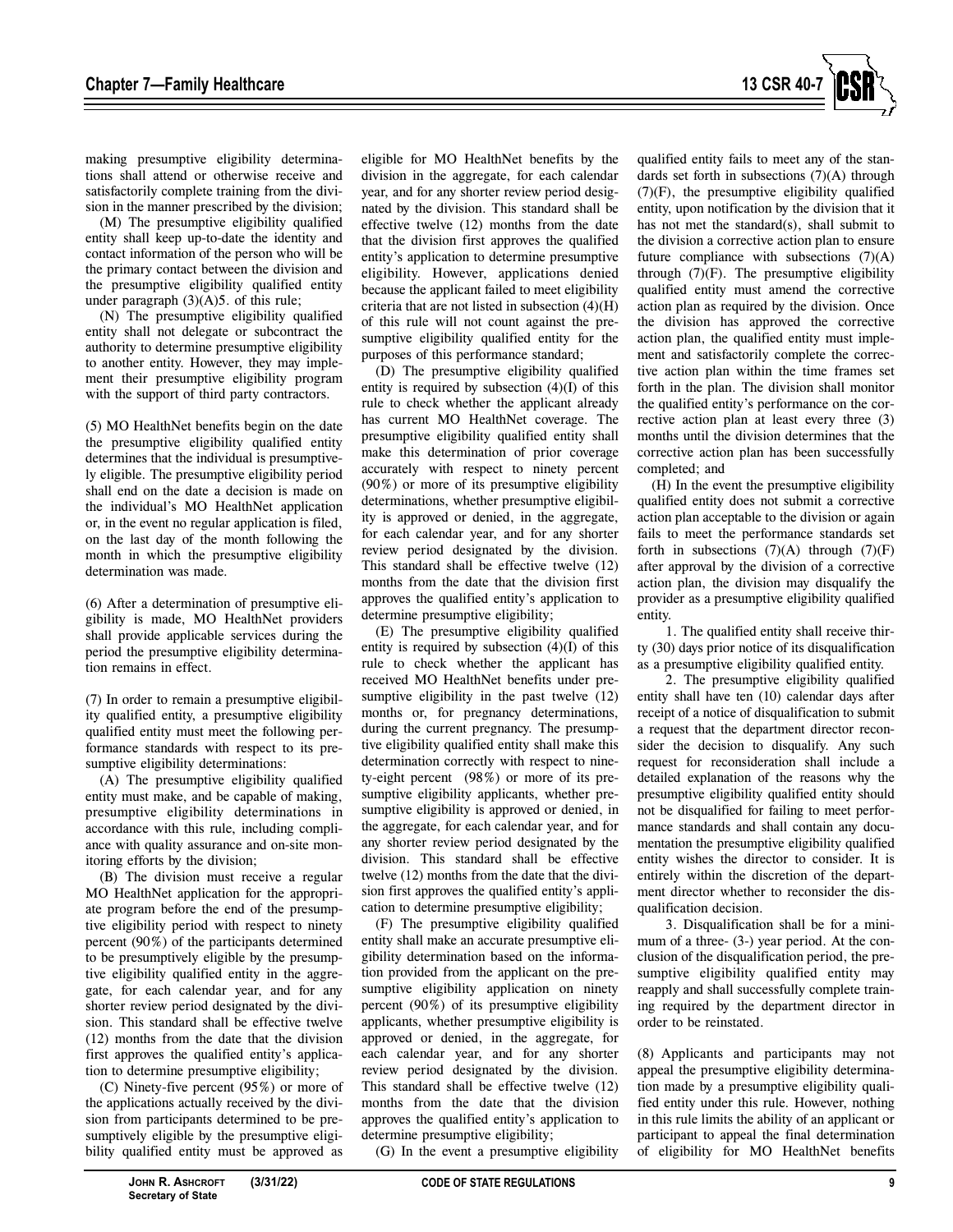made by the division as otherwise provided by law.

(9) Upon the effective date of this rule, any existing agreements regarding presumptive eligibility between the division and MO Health-Net providers, including providers designated as "qualified providers" or "qualified entities" in such agreements, shall terminate and shall be superseded by this rule, except as follows:

(A) Any provider that is party to such an agreement that notifies the division within thirty (30) days of the effective date of this rule that it intends to continue as a presumptive eligibility qualified entity will not be required to be approved as a presumptive eligibility qualified entity under subsection (3)(B) of this rule with respect to the MO HealthNet program for which it was previously authorized by contract to make presumptive eligibility determinations; and

(B) Any provider who notifies the division under subsection  $(9)(A)$  of its intention to continue as a presumptive eligibility qualified entity shall remain subject to all other requirements of this rule, including the requirement to submit the information specified in subsection  $(3)(A)$ .

*AUTHORITY: sections 207.022 and 660.017, RSMo 2016, and section 208.151.1(22), RSMo Supp. 2021.\* Original rule filed March 31, 2016, effective Sept. 30, 2016. Emergency amendment filed Oct. 5, 2021, effective Oct. 20, 2021, expired April 17, 2022. Amended: Filed Oct. 5, 2021, effective April 30, 2022.* 

*\*Original authority: 207.022, RSMo 2014; 208.151, RSMo 1967, amended 1973, 1981, 1982, 1987, 1988, 1989, 1990, 1991, 1993, 1995, 2001, 2005, 2007, 2011, 2013, 2018, 2019, 2020; and 660.017, RSMo 1993, amended 1995.*

#### **13 CSR 40-7.060 Show-Me Healthy Babies Program**

*PURPOSE: This rule establishes the eligibility requirements for the Show-Me Healthy Babies Program, in accordance with section 208.662, RSMo.* 

(1) Scope. This rule describes the eligibility requirements and coverage for the Show-Me Healthy Babies Program.

(2) For purposes of this section, the following definitions shall apply:

(A) "Affordable insurance" or "affordable health care coverage" shall mean a health insurance plan (employer-sponsored or otherwise) that covers the pregnancy and that requires monthly premiums equal to the amounts described in section 208.640, RSMo

and section 1397cc(e)(3)(B) of Title 42, *United States Code*;

(B) "Household" shall have the same definition that appears in 13 CSR 40-7.020;

(C) "Modified adjusted gross income (MAGI)" shall mean income calculated using the same financial methodologies used to determine modified adjusted gross income as defined in section 36B(d)(2)(B), *Internal Revenue Code*, pursuant to the rules and exceptions in 13 CSR 40-7.030;

(D) "Participant" shall mean any individual who has applied for, or is receiving, or has been denied, income maintenance benefits or services through an income maintenance program administered by the Family Support Division (hereinafter, "division"), including an unborn child;

(E) "Post-partum" shall mean healthcare coverage continues until the last day of the month containing the sixtieth day after the termination of pregnancy; and

(F) "Program" shall mean the Show-Me Healthy Babies program, unless described otherwise.

(3) To be eligible for the program, a participant—

(A) Must be the unborn child of a pregnant woman. The pregnancy is verified upon the mother's (or her representative's) attestation that she is pregnant. The division may request more verification if information is not reasonably compatible with the participant's attestation in accordance with section 457.380(e) of Title 42, *Code of Federal Regulations*;

(B) Must not be eligible for any other non-Children's Health Insurance Program (CHIP), MO HealthNet program that covers the pregnancy and does not require a premium or a spend-down in exchange for coverage; and

(C) Must not have insurance that covers the same pregnancy-related services as this program;

(D) If not insured, does not have access to affordable insurance that covers the same pregnancy-related services as this program; and

(E) Must be in a household with a modified adjusted gross income no greater than three hundred percent (300%) of the federal poverty level, subject to the rules and exceptions in 13 CSR 40-7.030 and the verification requirements in 13 CSR 40-7.040.

(4) Coverage.

(A) This program provides to unborn children and their mothers the same coverage afforded to pregnant women under section 1397ll(d)(1) of Title 42, *United States Code*. This coverage includes, but is not limited to—

1. Coverage effective no earlier than the month of conception;

2. Post-partum coverage for the mother that continues through the end of the month, in which the sixtieth day after the termination of pregnancy occurs, provided the mother applied for services in the program while pregnant with the child.

(B) Participants in this program are not eligible for automatic, extended women's health services pursuant to 13 CSR 70-4.090.

(C) Children born to participants covered under this program are eligible for continuing coverage for one (1) year after the birth, under the applicable CHIP level of care. During this period, no premium shall be applied, regardless of the level of care.

(D) There is no waiting period for participants to receive coverage once they are determined eligible for the program, regardless of the household's level of income.

*AUTHORITY: sections 207.022 and 208.662, RSMo Supp. 2014.\* Original rule filed Dec. 23, 2015, effective June 30, 2016.* 

*\*Original authority: 207.022, RSMo 2014 and 208.662, RSMo 2014.* 

## **13 CSR 40-7.070 MO HealthNet for Families**

*PURPOSE: The purpose of this rule is to establish the conditions under which MO HealthNet for Families eligibility will be available to participants.* 

(1) The Department of Social Services shall provide MO HealthNet benefits to individuals who are determined eligible for MO Health-Net for Families in accordance with this rule.

(2) Definitions.

(A) "Eligible child" means a child who—

1. May or may not be applying for or receiving MO HealthNet for Families benefits:

2. Meets all applicable eligibility criteria under section 208.151, RSMo; and

3. Is one (1) of the following:

A. A child under the age of eighteen (18) who resides with a custodial parent or other adult caretaker relative of the minor child; or

B. A child under the age of nineteen (19) and a full-time student in a secondary school (or at the equivalent level of vocational or technical training), if the child may reasonably be expected to complete the program of the secondary school (or vocational or technical training).

(B) "Parent or caretaker relative" is an